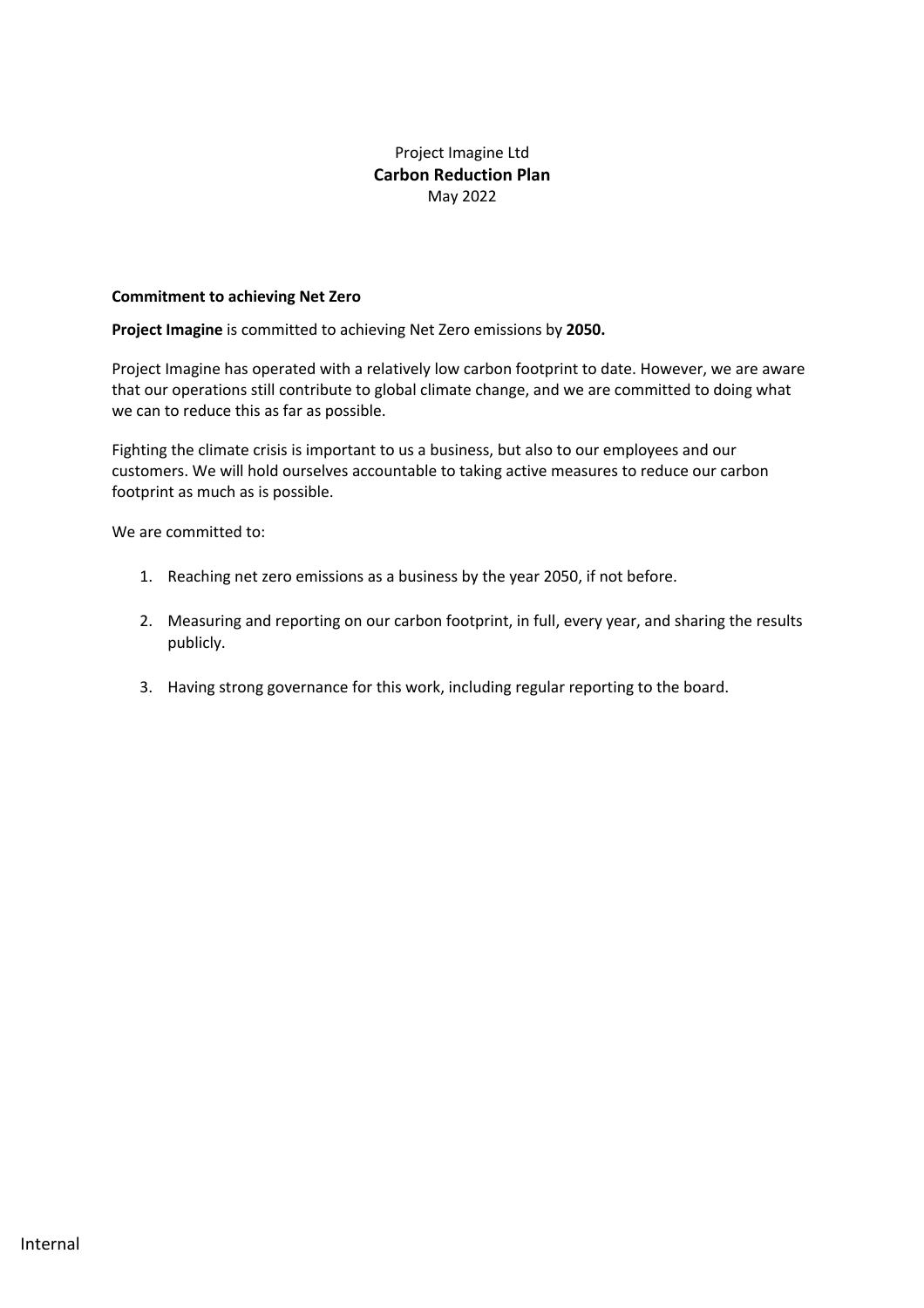## **Baseline Emissions Footprint**

Baseline emissions are a record of the greenhouse gases that have been produced in the past and were produced prior to the introduction of any strategies to reduce emissions. Baseline emissions are the reference point against which emissions reduction can be measured.

#### **Baseline Year: 2019**

#### **Additional Details relating to the Baseline Emissions calculations.**

Project Imagine worked with Alectro to calculate the company's carbon footprint for 2019, to act as the basis for data-driven decision making as Project Imagine continues to grow as an organisation. The insights generated have served to ensure the company is operating with strong sustainable practices into the future.

The key findings from our first assessment were:

- The total footprint for 2019 was 180.5 tCO<sub>2</sub>e. (one of the factors driving our positive b corp assessment)
- The key contributors to the overall footprint were flights taken (47.0%) and cloud computing (30.3%), which together totalled c. 77% of the footprint.

Project Imagine also purchased 181 tCO<sub>2</sub>e carbon offsets, and so the resulting net-footprint for the year was therefore  $0$  tCO<sub>2</sub>e.

| <b>Baseline year emissions:</b> |                            |
|---------------------------------|----------------------------|
| <b>EMISSIONS</b>                | TOTAL (tCO <sub>2</sub> e) |
| Scope 1                         | $\mathbf 0$                |
| Scope 2                         | 0                          |
| Scope 3                         | 180.5                      |
| (Included Sources)              | Facilities: 0.8 (0.4%)     |
|                                 | Operations: 77.16 (42.7%)  |
|                                 | Transport: 102.55 (56.8%)  |
| <b>Total Emissions</b>          | 180.5                      |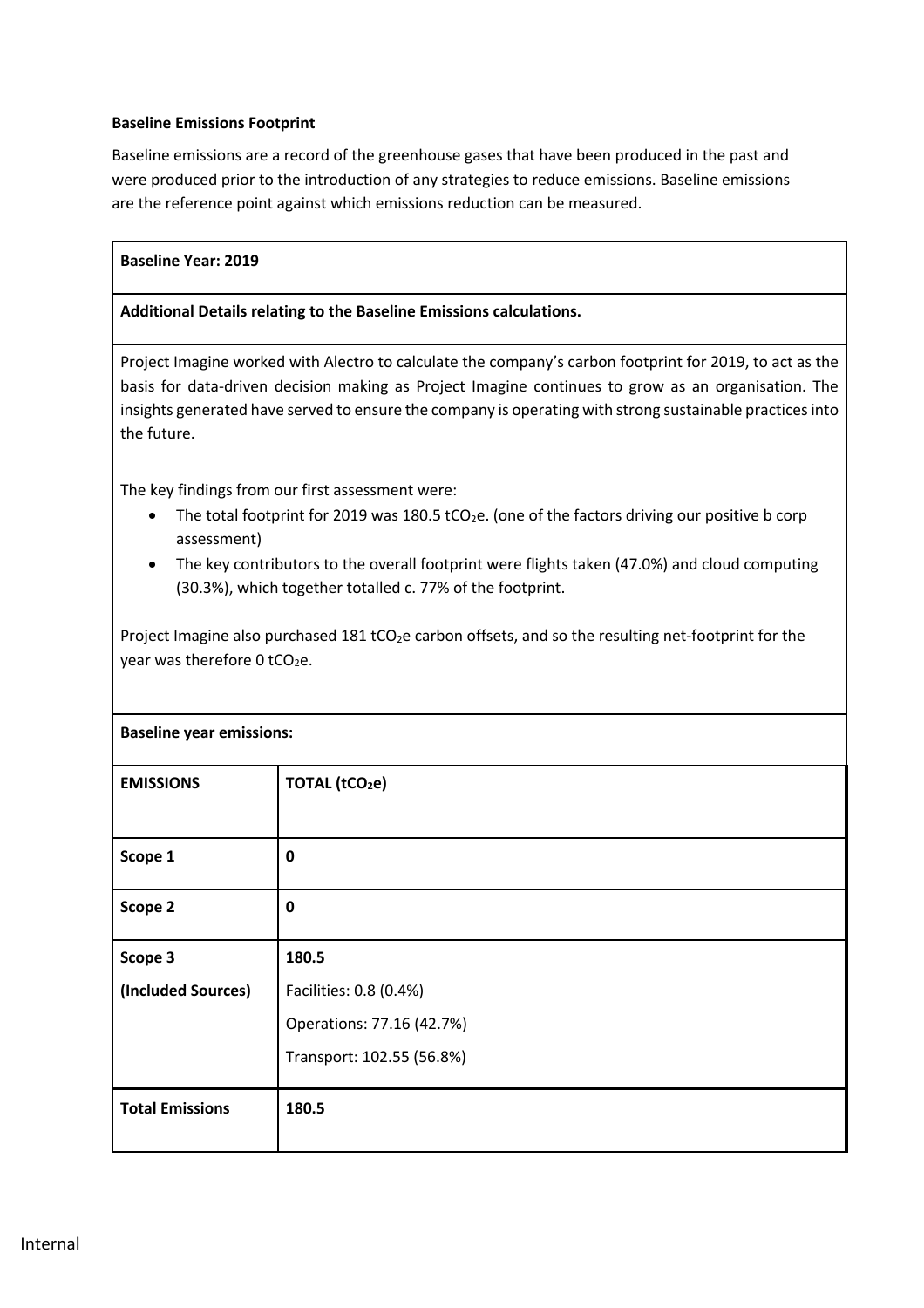### **Reporting Year: 2021**

We have calculated the company's carbon footprint for 2021. We have largely used the same methodology as the 2019 baseline, except for cloud computing were we now have a more accurate way to measure the carbon footprint, further details below.

The key findings from 2021's assessment were:

- The total footprint for 2021 was 67.7 tCO<sub>2</sub>e.
- The key contributor to the overall footprint were flights taken (72.0%).

| <b>EMISSIONS</b>       | <b>TOTAL (tCO2e)</b>     |
|------------------------|--------------------------|
|                        |                          |
| Scope 1                | $\mathbf 0$              |
| Scope 2                | $\mathbf 0$              |
| Scope 3                | 67.7                     |
| (Included Sources)     | Facilities: 0.2 (0.3%)   |
|                        | Operations: 13.4 (19.8%) |
|                        | Transport: 54.1 (79.9%)  |
| <b>Total Emissions</b> | 67.7                     |

Our carbon footprint for 2021 has reduced by 60% since the 2019 baseline, with the most substantial changes being related to

- Cloud computing  $(0.7 \text{ tCO}_2e$  in 2021 v. 54.7  $tCO_2e$ . in 2019) *see notes below*
- Physical cards only being sent to customers who request them (75% reduction against actual customer numbers)
- Flights (84.84 tCO<sub>2</sub>e in 2019 v. 48.57 tCO<sub>2</sub>e in 2021)

Note on cloud computing reduction:

- AWS have put measures in place to reduce their carbon footprint significantly
- We now have a more accurate way to measure the carbon footprint, compared to 2019, and it's likely that we over-estimated the carbon footprint in 2019.
- In February 2020, we started to build a new technology platform and the old technology platform has been phased out. The new technology platform accounts for 8% of the total cloud computing emissions and is much more environmentally friendly.

We have also measured our carbon footprint per employee. In 2019, this was 5.0 tCO<sub>2</sub>e per employee, and in 2021 this has reduced to 1.9 tCO<sub>2</sub>e. As we grow, there may be areas that our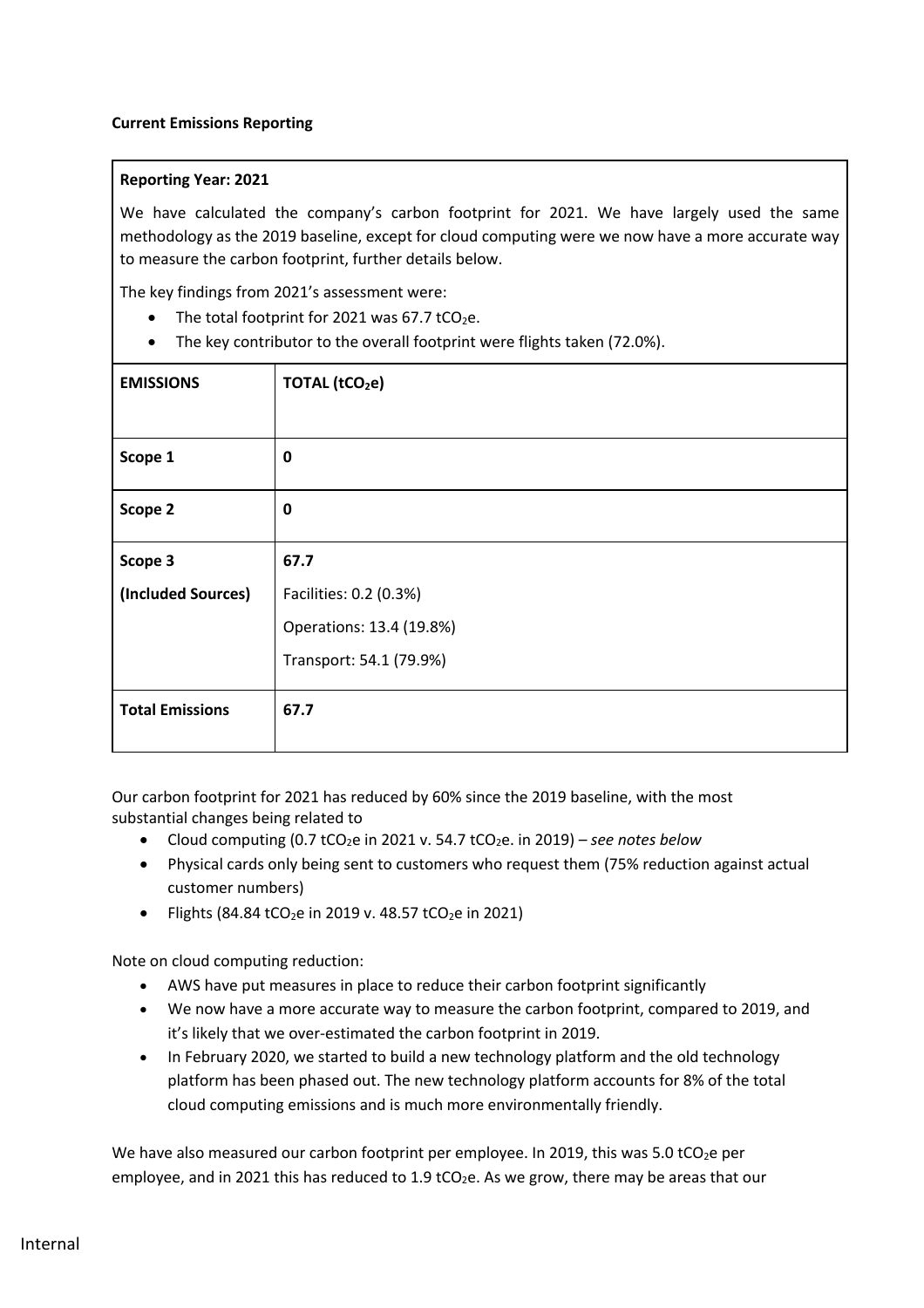carbon footprint increases (in relation to operations and transport), and so we will continue to monitor our carbon footprint per employee alongside this.

## **Emissions reduction targets**

Project Imagine is a growing business, which means that our missions in emissions in some areas, including those directly linked to employee and customer numbers, are likely to grow at first. However, we will gradually reduce our carbon footprint and remove emissions over time as we work towards our 2050 goal.

In order to continue our progress to achieving Net Zero emissions, we have adopted the following carbon reduction targets:

- 1. Reduce out carbon footprint by 90% by 2025
- 2. Reduce our carbon footprint by 100% by 2030, in line with the 50% from the Paris agreement

Overall, we project that Project Imagine's carbon emissions will decrease over the next 1 year to 45.0 tCO2e by 2022. This is a reduction of 33% from the previous year and 75% from the baseline.

# **Carbon Reduction Projects**

The following environmental management measures and projects have been completed or implemented since the 2019 baseline:

- Offering customers virtual cards as standard, and only sending physical cards out if requested. In 2019, 100% of new customers received a physical card, and in 2021 this reduced to c. 25% of new customers.
- Investing in a new technology platform that produces less emissions relating to cloud computing
- Implementing a hybrid working model,
	- o our new office space is less than 25% the size of the office space occupied in 2019, and
	- o the days employees are coming to the office has reduced by 50-75% depending on role and team.
- Favouring virtual meetings over physical ones, resulting in a reduction in flights (18.18 tCO2e in 2021, compared to 84.84 in 2019 = 79% reduction)
- Creating an internal sustainability policy to educate and guide employees

These measures will continue to be in effect when performing the contract, and the carbon footprint measurement for 2021 will have been completed by the time the contract starts.

In the future we hope to explore or implement further measures such as: